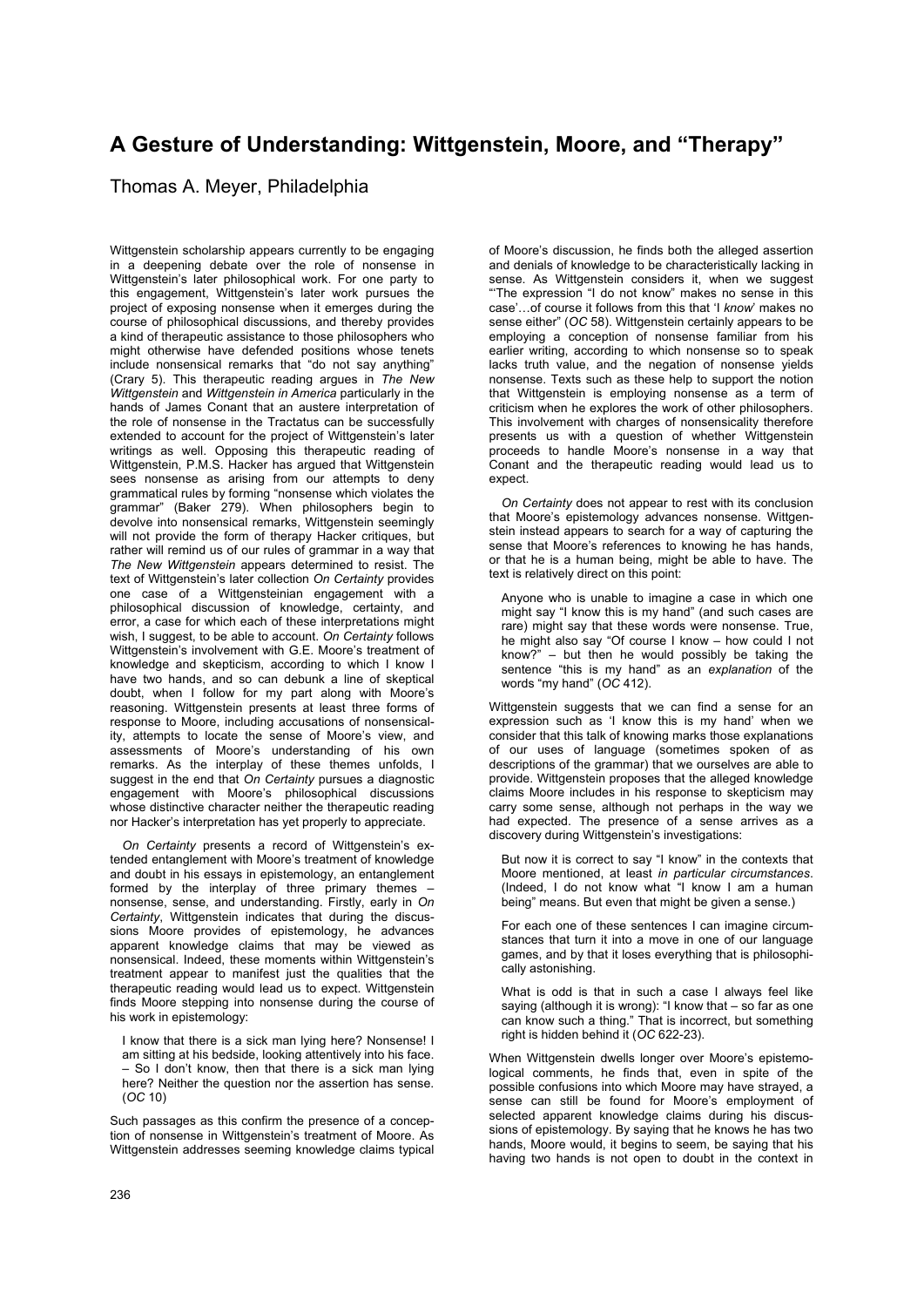which he issues this remark, and that he knows how to use the language involved – although why it is that he is not *able* to entertain this seeming doubt still remains for us to resolve. Therefore, while Wittgenstein at the outset of his treatment accuses Moore of issuing nonsense, his more extended discussion begins to recognize the sense that Moore's remarks against skepticism may be able to sustain. What first seems nonsense is now a candidate for sense, albeit a candidate that does not reveal its sense in a straightforward fashion.

*On Certainty* devotes perhaps the majority of its attention to the specific character of the confusions into which Moore's discussions risk beginning to fall. If Moore's treatment of knowledge were not to have its sense perspicuated, or if Moore were to seem to reject the perspicuations Wittgenstein proffers, Wittgenstein suggests that it may become uncertain whether he and Moore understand each other. The trouble with Moore's contentions, that he knows he has hands, that he knows he is a human being, is that they confer upon Moore the risk that he does not understand his remarks, and the risk that we do not understand him in the context in which he issues them. Wittgenstein indicates that Moore's understanding could possibly be in jeopardy if he were somehow to avoid acknowledging, with Wittgenstein, that knowledge and indubitability often are anathema. To call a statement indubitable in a particular context is to suggest that a speaker who denies it may very well not understand it.

That I am a man and not a woman can be verified, but if I were to say that I was a woman, and then tried to explain the error by saying I hadn't checked the statement, the explanation would not be accepted.

The *truth* of my statements is the test of my *understanding* of these statements.

That is to say: if I make certain false statements, it becomes uncertain whether I understand them (*OC* 79- 81).

In the case of particular remarks, whether about one's hands or humanity, among other things, propounding falsehoods has the potential to speak against one's understanding of these remarks. Whether we convict a speaker of non-understanding may depend on our readiness to allow that he may have momentarily misspoken. If a speaker appears unwilling to retract a falsehood, or even if he seems unwilling to disallow the very possibility of a falsehood, then the shadow of nonunderstanding begins to fall over his case.

It's not a matter of *Moore's* knowing that there's a hand there, but rather that we should not understand him if he were to say "Of course I may have erred about this". We should ask "What is it like to make such an error as that?" – e.g. what's it like to discover that it was an error? (*OC* 32)

Wittgenstein suggests in passages such as these that certain statements speak quite strongly about a person's understanding, especially those indubitable statements whose denial we attempt either to entertain or to assert. Wittgenstein returns to this issue of nonunderstanding in the case of certainties throughout the text.

There are cases such that, if someone gives signs of doubt where we do not doubt, we cannot confidently understand his signs as signs of doubt.

I.e.: if we are to understand his signs of doubt as such, he may give them only in particular cases and may not give them in others.

In certain circumstances a man cannot make an *error*. ("Can" is used here logically, and the proposition does not mean that a man cannot say anything false in those circumstances.) If Moore were to pronounce the opposite of those propositions which he declares certain, we should not just not share his opinion: we should regard him as demented (*OC* 154-55).

Wittgenstein contends that certain statements do not lend themselves to our doubt, denial, or even our entertainment of their falsehood, without casting our understanding of these statements under suspicion, and leading others' understanding of us into confusion. Yet Wittgenstein believes that Moore has risked entertaining just these sorts of falsehoods by contending that he knows – that he knows he has hands or is human. Moore's manner of responding to skepticism, while on the one hand possibly making sense as we have seen Wittgenstein suggest earlier, on the other possibly points to a failure of understanding within Moore's account. Wittgenstein does not conclude that Moore is indeed a case of failed understanding. Instead, Wittgenstein acknowledges this prospect as at least a possibility, one that his interpretation appears to take steps to avoid.

How, then, are we to understand the character of Wittgenstein's involvement with Moore's work in epistemology? If we are to believe the therapeutic reading, Wittgenstein should identify the moments of nonsense within Moore's discussions, bringing us to see that Moore's terms "haven't (yet) been given any significant use" (Crary 7) when they appear in his seeming claims to knowledge. The notion that Wittgenstein does find a sense for Moore's remarks makes it difficult to maintain that these "do not say anything" (Crary 7) according to Wittgenstein's more developed account: what they say is, at least possibly, that Moore speaks a language within which certain statements characterize the grammar and can be regarded as true. For Conant, Wittgenstein's therapy involves "recognizing sentences...as nonsensical" (McCarthy 61). Yet Wittgenstein's therapy does not involve throwing away Moore's remarks so much as reclaiming them, offering them a specific way to make sense, albeit not a way we might have expected. On the other hand, if we are to follow Hacker in regarding the negation of grammatical propositions as nonsense, then Wittgenstein's entire discussion of error and understanding becomes difficult to accommodate. Most of Hacker's textual evidence for this treatment of nonsense is drawn from manuscripts *circa* 1930 that do not necessarily match the later developed view (Hacker 12-13). Denying a grammatical proposition is not an error, and *insisting* on its denial is nonunderstanding – but this does not lead the affirmation of these propositions to be nonsensical. Rather, the affirmation of such propositions is a sign of understanding them, and we do not understand nonsense. Affirming a grammatical proposition is not nonsensical, leaving its negation difficult to classify as nonsense in any conclusive sense. So neither Conant nor Hacker appears quite able to account for the character of *On Certainty*, if these issues of sense and understanding unfold in the way I have been suggesting.

In closing, I believe that the genuine character of Wittgenstein's response to Moore is that of diagnosis, but not one of the form the therapeutic reading would expect. Wittgenstein does cry "Nonsense!", but then this seems only to have signaled a search for sense. When a sense is found, it arrives accompanied by a diagnosis:

Moore's view really comes down to this: the concept 'know' is analogous to the concepts 'believe', 'surmise',